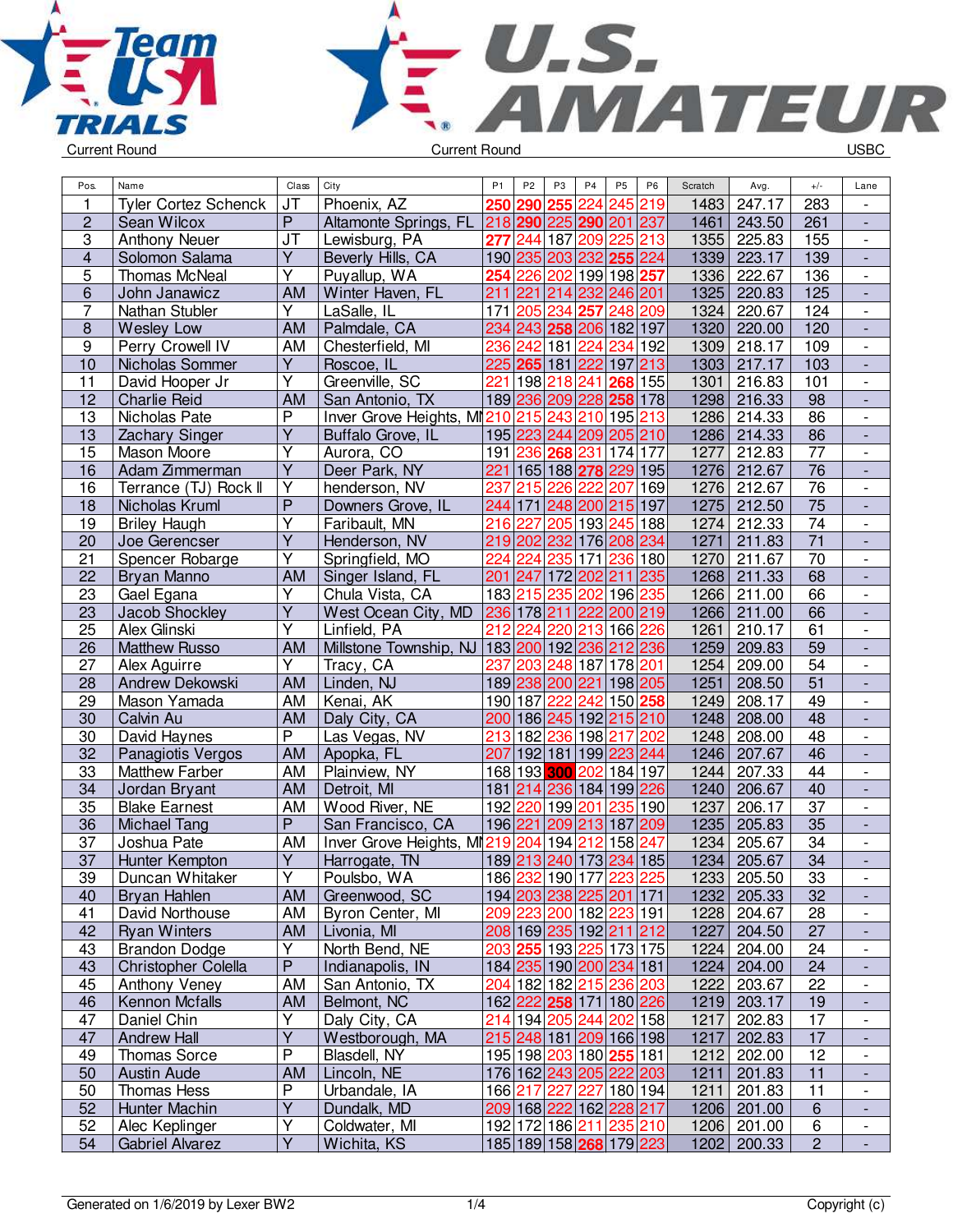



| Pos.            | Name                    | Class                   | City                 | P <sub>1</sub>   | P <sub>2</sub> | P <sub>3</sub> | P <sub>4</sub>                                 | P <sub>5</sub> | P <sub>6</sub>          | Scratch           | Avg.   | $+/-$ | Lane                         |
|-----------------|-------------------------|-------------------------|----------------------|------------------|----------------|----------------|------------------------------------------------|----------------|-------------------------|-------------------|--------|-------|------------------------------|
| 55              | Michael Duran           | AM                      | Banning, CA          | 202              | 235            | 222            | 204                                            | 177            | 160                     | 1200              | 200.00 | 0     |                              |
| 56              | Norman Baldwin          | $\overline{Y}$          | Alto, MI             |                  |                |                | 216 251 188 139 184 221                        |                |                         | 1199              | 199.83 | $-1$  | $\blacksquare$               |
| 57              | Kyle Andrews            | <b>AM</b>               | Vista, CA            |                  |                |                | 195 158 187 222                                | 197 235        |                         | 1194              | 199.00 | $-6$  | $\blacksquare$               |
| 57              | Jacob Nimtz             | AM                      | Loves Park, IL       |                  | 195 200 217    |                | 225 169 188                                    |                |                         | 1194              | 199.00 | $-6$  | $\overline{\phantom{a}}$     |
| 59              | <b>Maxwell Roers</b>    | Υ                       | Maple Grove, MN      |                  |                |                | 189 205 178 223 231                            |                | 167                     | 1193              | 198.83 | $-7$  | $\overline{\phantom{a}}$     |
| 60              | Deo Benard              | $\overline{Y}$          | Rio Rancho, NM       |                  |                |                | 183 224 180 172 218 214                        |                |                         | 1191              | 198.50 | $-9$  | $\overline{\phantom{a}}$     |
| 60              | <b>Trent Mitchell</b>   | <b>AM</b>               | Chicago, IL          |                  |                |                | 191 235 160 215 202 188                        |                |                         | 1191              | 198.50 | -9    | $\overline{\phantom{a}}$     |
| 62              | Nick DeCesaro           | Y                       | Kenosha, WI          |                  |                |                | 170 193 188 193 202 243                        |                |                         | 1189              | 198.17 | $-11$ |                              |
| 63              | Kristopher Yadao        | $\overline{Y}$          | Pearl City, HI       |                  | 168 203        |                | 220 174                                        | 214 209        |                         | 1188              | 198.00 | $-12$ | $\overline{\phantom{a}}$     |
| 63              | Darren Tang             | $\overline{P}$          | San Francisco, CA    |                  | 212 223 177    |                |                                                | 188 209 179    |                         | 1188              | 198.00 | $-12$ | L,                           |
| 65              | <b>Cerell Cardines</b>  | $\overline{\mathsf{Y}}$ | Las Vegas, NV        |                  |                |                | 246 195 183 183 177                            |                | 201                     | 1185              | 197.50 | $-15$ | $\overline{\phantom{a}}$     |
| 66              | Jacob Mullen            | $\overline{J}$          | Bellingham, WA       |                  |                |                | 188 207 227 172 188 202                        |                |                         | 1184              | 197.33 | $-16$ | $\Box$                       |
| 67              | Jeffery Mann            | $\overline{Y}$          | West Lafayette, IN   |                  |                |                | 184 233 224 179 213 149                        |                |                         | 1182              | 197.00 | $-18$ | $\frac{1}{2}$                |
| 68              | <b>Zachary Mitchell</b> | <b>AM</b>               | Farmington, MN       |                  |                |                | 135 211 224 199 199 212                        |                |                         | 1180              | 196.67 | $-20$ | $\frac{1}{2}$                |
| 68              | Marc Gonzalez           | AM                      | Chicago, IL          |                  |                |                | 210 248 180 179                                | 173 190        |                         | 1180              | 196.67 | $-20$ | $\overline{\phantom{a}}$     |
| 68              | <b>Mick Eaton</b>       | <b>AM</b>               | Wyoming, MI          |                  |                |                | 173 191 229 209 192 186                        |                |                         | 1180              | 196.67 | $-20$ | $\overline{\phantom{a}}$     |
| $\overline{71}$ | Korey Balbach           | Υ                       | Mankato, MN          | 197              | 171            |                | 229 172                                        | 220 190        |                         | 1179              | 196.50 | $-21$ | $\overline{\phantom{a}}$     |
| $\overline{72}$ | <b>Patrick Phillips</b> | $\overline{\mathsf{Y}}$ | Roseboro, NC         | 171              |                |                | 230 179 214 202 178                            |                |                         | $11\overline{74}$ | 195.67 | $-26$ | $\overline{\phantom{a}}$     |
| 73              | <b>Hunter Sanders</b>   | AM                      | Andover, MN          | 253              |                |                | 165 182 203 171 198                            |                |                         | 1172              | 195.33 | $-28$ | $\overline{\phantom{a}}$     |
| 74              | Dylan Zimmerman         | $\overline{Y}$          | Harrisburg, PA       |                  |                |                | 226 172 210 171 191 201                        |                |                         | 1171              | 195.17 | $-29$ | $\frac{1}{2}$                |
| 74              | Roderic Ramos           | <b>AM</b>               | Mililani, HI         |                  |                |                | 204 190 216 201                                | 174 186        |                         | 1171              | 195.17 | $-29$ | $\frac{1}{2}$                |
| $\overline{76}$ | <b>Brent Boho</b>       | <b>AM</b>               | Colgate, WI          | $\overline{171}$ |                |                | 208 157 246 202 186                            |                |                         | 1170              | 195.00 | $-30$ | $\Box$                       |
| $\overline{76}$ | <b>Jake Brett</b>       | Υ                       | Kapolei, HI          | 201              |                |                | 186 185 184 213 201                            |                |                         | 1170              | 195.00 | $-30$ | $\blacksquare$               |
| 78              | Andrei Tacorda          | $\overline{Y}$          | Roseville, CA        |                  |                |                | 163 221 205 191 207 181                        |                |                         | 1168              | 194.67 | $-32$ | $\frac{1}{2}$                |
| 78              | Dakota Solonka          | Υ                       | Indianapolis, IN     |                  |                |                | 179 173 183 205                                | 202            | 226                     | 1168              | 194.67 | $-32$ | $\overline{\phantom{a}}$     |
| 80              | Nicholas Postag         | Υ                       | Pleasanton, CA       |                  |                |                | 179 181 203 189 200 215                        |                |                         | 1167              | 194.50 | $-33$ | $\overline{\phantom{a}}$     |
| 80              | Joshua Singer           | $\overline{\mathsf{Y}}$ | Buffalo Grove, IL    |                  |                |                | 159 209 236 195 190 178                        |                |                         | 1167              | 194.50 | $-33$ | $\qquad \qquad -$            |
| 80              | Connor Egan             | $\overline{\mathsf{Y}}$ | East Northport, NY   |                  |                |                | 187 198 221 171 145 245                        |                |                         | 1167              | 194.50 | $-33$ | $\blacksquare$               |
| 80              | <b>Travis Kominek</b>   | AM                      | Toledo, OH           |                  |                |                | 181 249 198 173                                | 204 162        |                         | 1167              | 194.50 | $-33$ | $\overline{\phantom{a}}$     |
| 84              | <b>Wyatt Smith</b>      | $\overline{Y}$          | Cape Coral, FL       |                  |                |                | 190 210 182 222 212 149                        |                |                         | 1165              | 194.17 | $-35$ | $\frac{1}{2}$                |
| 85              | <b>Tom Hankey</b>       | Y                       | Great Barrington, MA |                  |                |                | 157 195 175 210 202                            |                | 225                     | 1164              | 194.00 | $-36$ | $\overline{\phantom{a}}$     |
| 86              | Jacob Kersten           | AM                      | Wichita, KS          |                  |                |                | 184 198 191 181 231                            |                | 178                     | 1163              | 193.83 | $-37$ | $\Box$                       |
| 87              | <b>Drew Sacks</b>       | Y                       | Vandalia, OH         |                  |                |                | 186 192 266 189 171                            |                | 156                     | 1160              | 193.33 | $-40$ | $\frac{1}{2}$                |
| 87              | Dallas Leong            | <b>AM</b>               | Las Vegas, NV        | 207              |                |                | 198 186 182  <mark>211</mark>                  |                | 176                     | 1160              | 193.33 | $-40$ | $\frac{1}{2}$                |
| 87              | <b>Tim Smolen</b>       | AM                      | Elmwood Park, IL     | 255              |                |                | 189 148 149 195                                |                | 224                     | 1160              | 193.33 | $-40$ | $\overline{\phantom{a}}$     |
| 90              | Avery Wolf              | Y                       | Skokie, IL           |                  |                |                | 194 230 194 194 158 189                        |                |                         | 1159              | 193.17 | $-41$ | $\overline{\phantom{a}}$     |
| 90              | <b>Jared Durant</b>     | Υ                       | Rice, MN             | 226              |                |                | 214 180 207 148 184                            |                |                         | 1159              | 193.17 | $-41$ |                              |
| 92              | <b>Kaleb Ross</b>       | $\overline{Y}$          | Charles City, IA     |                  |                |                | 171 192 202 191 227 175                        |                |                         | 1158              | 193.00 | $-42$ |                              |
| 93              | John Baeten             | $\overline{Y}$          | Wichita, KS          |                  |                |                | 238 147 223 171 190 188                        |                |                         | 1157              | 192.83 | $-43$ |                              |
| 93              | Kevin Jones             | <b>AM</b>               | Covina, CA           |                  |                |                | 142 203 268 176 193 175                        |                |                         | 1157              | 192.83 | $-43$ |                              |
| 95              | <b>Matthew Stephens</b> | AM                      | Houston, TX          |                  |                |                | 208 201 185 212 189 161                        |                |                         | 1156              | 192.67 | $-44$ |                              |
| 96              | <b>Bailey Mavrick</b>   | $\overline{Y}$          | Peru, IN             |                  |                |                | 196 184 213 223 181 158                        |                |                         | 1155              | 192.50 | $-45$ |                              |
| 97              | Kyle Sherman            | P                       | O'Fallon, MO         |                  |                |                | 177 179 216 173 183 224                        |                |                         | 1152              | 192.00 | $-48$ | $\overline{\phantom{a}}$     |
| 97              | Jacob Klein             | AM                      | East Islip, NY       |                  |                |                | 176 219 168 197 192 200                        |                |                         | 1152              | 192.00 | $-48$ | $\overline{\phantom{a}}$     |
| 99              | Kasey Uyesugi           | AM                      | San Jose, CA         |                  |                |                | 175 226 190 219 216 125                        |                |                         | 1151              | 191.83 | $-49$ | $\qquad \qquad \blacksquare$ |
| 100             | Andrew Letscher         | AM                      | Canfield, OH         |                  |                |                | 204   156   221   177   229   160              |                |                         | 1147              | 191.17 | $-53$ | ٠                            |
| 101             | Kai Yamada              | Υ                       | Kaneohe, HI          |                  |                |                | 243 182 194 194 139 194                        |                |                         | 1146              | 191.00 | $-54$ | $\qquad \qquad \blacksquare$ |
| 101             | <b>Ryan Kendall</b>     | AM                      | Wichita, KS          |                  |                |                | 225 159 233 210 165 154                        |                |                         | 1146              | 191.00 | $-54$ |                              |
| 103             | Dean Vargo              | Υ                       | Richmond Heights, OH | 221              |                |                | 186 159 173 183 222                            |                |                         | 1144              | 190.67 | $-56$ | $\overline{\phantom{a}}$     |
| 104             | Julian Michael Salinas  | $\overline{Y}$          | Richmond, TX         |                  |                |                | 146 245 178 189 214 170                        |                |                         | 1142              | 190.33 | $-58$ |                              |
| 105             | Christopher Via         | P                       | Springfield, OH      |                  |                |                | 173 179 218 179 177 214                        |                |                         | 1140              | 190.00 | $-60$ | $\overline{\phantom{a}}$     |
| 106             | <b>Brandon Brown</b>    | AM                      | Ham Lake, MN         |                  |                |                | 190 176 235 202 165 169                        |                |                         | 1137              | 189.50 | $-63$ |                              |
| 107             | Colton Ruscetti         | AM                      | Wichita, KS          |                  |                |                | 206   180   174 <mark>  208</mark>   196   172 |                |                         | 1136              | 189.33 | $-64$ | $\overline{\phantom{a}}$     |
| 108             | Morgan Moore            | AM                      | Aurora, CO           |                  |                |                |                                                |                | 194 229 175 211 168 158 | 1135              | 189.17 | $-65$ | $\blacksquare$               |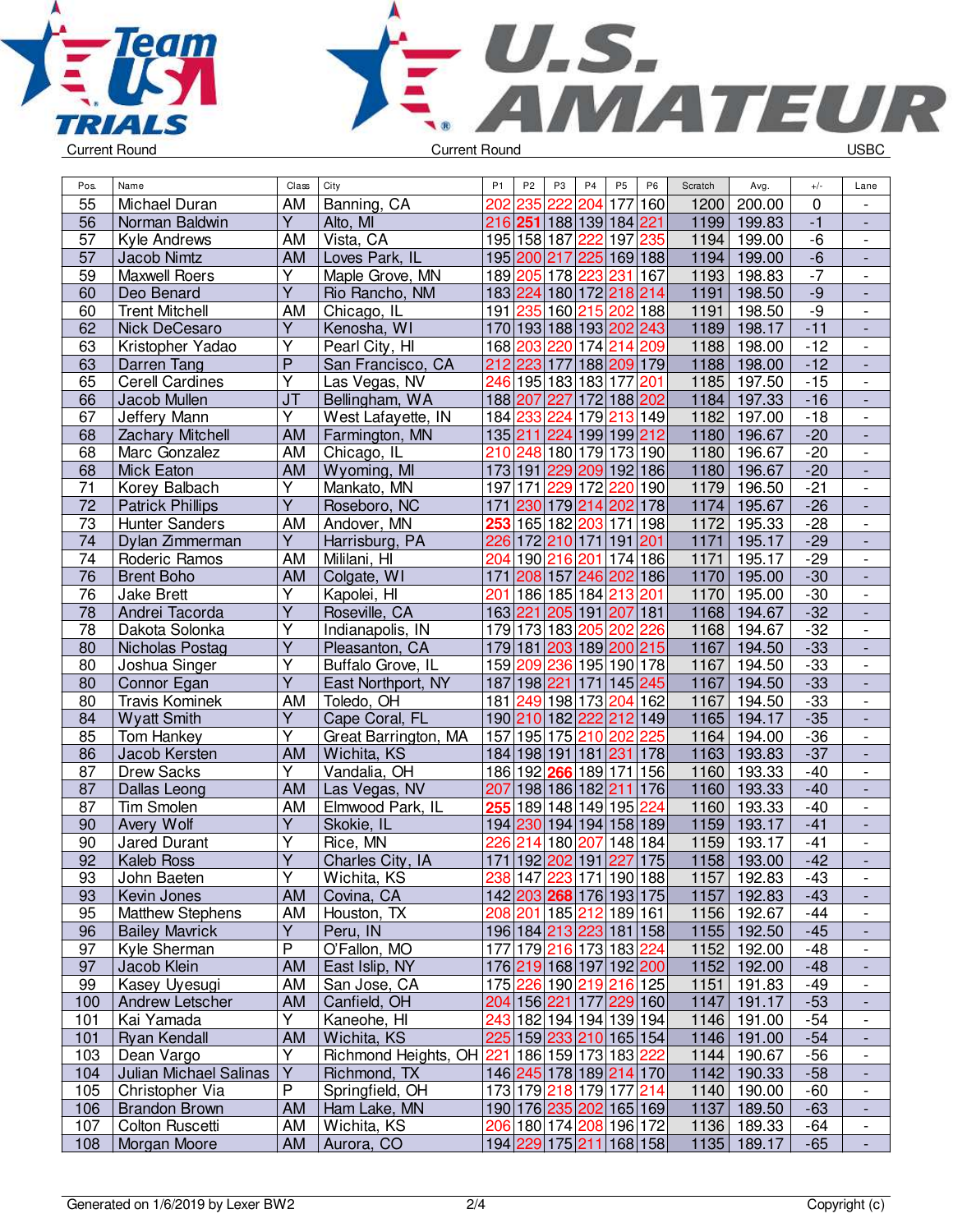



| Pos.       | Name                                          | Class                   | City                                          | P <sub>1</sub> | P <sub>2</sub> | P <sub>3</sub>                                     | P <sub>4</sub>  | P <sub>5</sub> | P <sub>6</sub> | Scratch | Avg.                       | $+/-$            | Lane                         |
|------------|-----------------------------------------------|-------------------------|-----------------------------------------------|----------------|----------------|----------------------------------------------------|-----------------|----------------|----------------|---------|----------------------------|------------------|------------------------------|
| 109        | Jonathan Lovett                               | Υ                       | Columbia, SC                                  |                |                | 169 169 238 162 166 230                            |                 |                |                | 1134    | 189.00                     | $-66$            |                              |
| 110        | <b>Alec Dudley</b>                            | $\overline{Y}$          | Anchorage, AK                                 |                |                | 170 170 170 182 225 215                            |                 |                |                | 1132    | 188.67                     | $-68$            |                              |
| 111        | Ken Hayase-Fong                               | AM                      | Layton, UT                                    |                |                | 170 218 225 172 191 155                            |                 |                |                | 1131    | 188.50                     | $-69$            | $\overline{\phantom{a}}$     |
| 112        | Logan Williams                                | <b>AM</b>               | Anchorage, AK                                 |                |                | 144 207 181 182 225 191                            |                 |                |                | 1130    | 188.33                     | $-70$            | $\overline{a}$               |
| 112        | Anthony Schanen                               | AM                      | Glendale, CA                                  | 177            | 201            |                                                    | 193 214         | 167 178        |                | 1130    | 188.33                     | $-70$            | $\frac{1}{2}$                |
| 114        | <b>Timothy Gruendler</b>                      | <b>AM</b>               | St. Louis, MO                                 | 175 221        |                | 204 143 194 192                                    |                 |                |                | 1129    | 188.17                     | $-71$            | $\qquad \qquad \blacksquare$ |
| 115        | Dawson Miller                                 | Υ                       | Huntingtown, MD                               |                |                | 169 199 214 192 179 175                            |                 |                |                | 1128    | 188.00                     | $-72$            |                              |
| 115        | <b>Matthew Santos</b>                         | <b>AM</b>               | Broomfield, CO                                |                |                | 188 142 181 230                                    |                 | 194 193        |                | 1128    | 188.00                     | $-72$            | $\frac{1}{2}$                |
| 117        | Chase Benites                                 | AM                      | Wyoming, MI                                   |                |                | 195 181 188 200                                    |                 | 184 177        |                | 1125    | 187.50                     | $-75$            | $\overline{\phantom{0}}$     |
| 118        | <b>Michael Martell</b>                        | <b>AM</b>               | Chicago, IL                                   |                |                | 220 178 180 200 130 216                            |                 |                |                | 1124    | 187.33                     | $-76$            | $\frac{1}{2}$                |
| 119        | <b>Bryan Eaton</b>                            | AM                      | Wyoming, MI                                   | 202            |                | 165 168 206                                        |                 | 205 177        |                | 1123    | 187.17                     | $-77$            | $\overline{\phantom{0}}$     |
| 119        | Joseph Grondin                                | <b>AM</b>               | San Pedro, CA                                 |                |                | 188 168 179 170 224 194                            |                 |                |                | 1123    | 187.17                     | $-77$            |                              |
| 121        | <b>Tyrell Ingalls</b>                         | $\overline{Y}$          | Loganville, GA                                |                |                | 163 190 227 190 192 160                            |                 |                |                | 1122    | 187.00                     | $-78$            | $\overline{\phantom{a}}$     |
| 122        | <b>Ryan Burton</b>                            | J <sub>T</sub>          | Los Altos, CA                                 |                |                | 184 125 186 211                                    |                 | 178 233        |                | 1117    | 186.17                     | $-83$            | $\overline{a}$               |
| 123        | <b>Ryan Dudley</b>                            | AM                      | Anchorage, AK                                 |                | 198 222        |                                                    | 150 142         | 219 180        |                | 1111    | 185.17                     | $-89$            | $\frac{1}{2}$                |
| 124        | <b>Chase Fernandez</b>                        | Υ                       | Pearl City, HI                                |                |                | 214 215 196 126 169 188                            |                 |                |                | 1108    | 184.67                     | $-92$            | $\qquad \qquad \blacksquare$ |
| 125        | Allex Zieg                                    | Υ                       | Placentia, CA                                 |                |                | 193 190 161 162 180 221                            |                 |                |                | 1107    | 184.50                     | $-93$            |                              |
| 126        | <b>Travis Anderson</b>                        | $\overline{P}$          | Peoria, IL                                    |                |                | 197 170 196 179 189 172                            |                 |                |                | 1103    | 183.83                     | $-97$            | $\overline{\phantom{a}}$     |
| 127        | Robert Altieri                                | $\overline{P}$          | Vancouver, WA                                 |                |                | 178 174 176 210                                    |                 | 202 161        |                | 1101    | 183.50                     | $-99$            | $\overline{\phantom{a}}$     |
| 128        | Alexander Sorge                               | $\overline{\mathsf{Y}}$ | Monmouth Junction, NJ 189 166 173 199 193 180 |                |                |                                                    |                 |                |                | 1100    | 183.33                     | $-100$           | $\overline{\phantom{a}}$     |
| 129        | Nicholas Burgess                              | AM                      | Jersey Village, TX                            |                |                | 214 152 175 202                                    |                 | 182 173        |                | 1098    | 183.00                     | $-102$           | $\overline{\phantom{a}}$     |
| 130        | Justin O'Shaughnessy                          | J <sub>T</sub>          | Canton, MI                                    |                |                | 156 150 223 186 193 188                            |                 |                |                | 1096    | 182.67                     | $-104$           | $\Box$                       |
| 130        | Adam Glickman                                 | Y                       | Woodmere, NY                                  |                |                | 215 169 170 210                                    |                 | 172 160        |                | 1096    | 182.67                     | $-104$           | $\overline{\phantom{a}}$     |
| 132        | Dan Rawsthorne                                | <b>AM</b>               | Seattle, WA                                   |                |                | 185 178 177 172 185 197                            |                 |                |                | 1094    | 182.33                     | $-106$           | $\overline{a}$               |
| 133        | <b>Alex Brice</b>                             | AM                      | Marion, IA                                    |                |                | 160 184 235 206                                    |                 | 168 139        |                | 1092    | 182.00                     | $-108$           | $\overline{\phantom{0}}$     |
| 133        | Matthew Frei-Funk                             | <b>AM</b>               | Mount Laurel, NJ                              |                |                | 195 159 206 171                                    |                 | 174 187        |                | 1092    | 182.00                     | $-108$           | $\qquad \qquad \blacksquare$ |
| 133        | Cody Johnston                                 | Υ                       | Sandusky, MI                                  |                |                | 155 225 156 162                                    |                 | 202 192        |                | 1092    | 182.00                     | $-108$           |                              |
| 136        | Lamaki Welch                                  | $\overline{Y}$          | Wichita, KS                                   |                |                | 150 216 173 165 204 182                            |                 |                |                | 1090    | 181.67                     | $-110$           |                              |
| 137        | <b>Cameron Hurwitz</b>                        | $\overline{\mathsf{Y}}$ | Rochester, NY                                 |                |                | 181 162 193 167                                    |                 | 200 185        |                | 1088    | 181.33                     | $-112$           | $\overline{\phantom{a}}$     |
| 138        | Eddie Langdon                                 | <b>AM</b>               | Bonaire, GA                                   |                | 180 167        | 191 180  <mark>212</mark>  155                     |                 |                |                | 1085    | 180.83                     | $-115$           | $\overline{\phantom{a}}$     |
| 139        | Steven Lemke                                  | AM                      | Nacogdoches, TX                               | 187            | 234            |                                                    | 169 154 158 181 |                |                | 1083    | 180.50                     | $-117$           |                              |
| 140        | <b>Brandon Bonta</b>                          | $\overline{Y}$          | Wichita, KS                                   |                |                | 171 145 181 189 210 184                            |                 |                |                | 1080    | 180.00                     | $-120$           | $\Box$                       |
| 140        | Jacob Fukuyama                                | AM                      | Aiea, HI                                      |                |                | 174 188 169 111                                    |                 | 232            | 206            | 1080    | 180.00                     | $-120$           | $\overline{\phantom{a}}$     |
| 142        | <b>Connor Kottke</b>                          | Y                       | Lake Zurich, IL                               |                |                | 228 214 189 147                                    |                 | 168 132        |                | 1078    | 179.67                     | $-122$           | ÷,                           |
| 142        | Steven Faulkner                               | $\overline{\mathsf{Y}}$ | Butner, NC                                    |                |                | 146 150 193 202                                    |                 | 203 184        |                | 1078    | 179.67                     | $-122$           | $\overline{\phantom{a}}$     |
| 144        | Ronnie Fujita                                 | AM                      | El Sobrante, CA                               |                |                | 158 167 210 158 189 194                            |                 |                |                | 1076    | 179.33                     | $-124$           | $\overline{\phantom{a}}$     |
| 145        | <b>Austin Schultz</b>                         | Υ                       | Valparaiso, IN                                | 207            |                | 166 176 190 169 165                                |                 |                |                | 1073    | 178.83                     | $-127$           |                              |
| 145        | Noah Akiona                                   | $\overline{Y}$          | Waimanalo, HI                                 |                |                | 190 170 197 168 187 161                            |                 |                |                | 1073    | 178.83                     | $-127$           |                              |
| 145        | Joshua Ross                                   | $\overline{\mathsf{Y}}$ | Schenectady, NY                               |                |                | 180 167 221 189 156 160                            |                 |                |                |         | 1073 178.83                | $-127$           |                              |
| 148        | Lance High                                    | Y                       | Lake Mary, FL                                 |                |                | 183 182 167 185 210 144                            |                 |                |                |         | 1071 178.50                | $-129$           | $\overline{\phantom{a}}$     |
| 148        | Darwin Wimer                                  | AM                      | Mesquite, NV                                  |                |                | 203 160 180 189 186 153                            |                 |                |                | 1071    | 178.50                     | $-129$           |                              |
| 148        | Kaan Kurt                                     | Y                       | Leland, NC                                    |                |                | 191 163 166 202 201 148                            |                 |                |                | 1071    | 178.50                     | $-129$           | $\blacksquare$               |
| 151        | Bryce Takenaka                                | AM                      | Honolulu, HI                                  |                |                | 182 202 160 173 188 165                            |                 |                |                |         | 1070 178.33                | $-130$           | $\overline{\phantom{a}}$     |
| 152        | Andrew Cannuli                                | AM                      | Moorestown, NJ                                |                |                | 159 216 152 195 202 144                            |                 |                |                |         | 1068 178.00                | $-132$           | $\blacksquare$               |
| 153        | Francis Vitelli III                           | Y                       | Annandale, NJ                                 |                |                | 201 169 157 140 220 179                            |                 |                |                |         | 1066 177.67                | $-134$           | $\overline{\phantom{a}}$     |
| 154        | Jordan Monnens                                | Υ                       | Ham Lake, MN                                  |                |                | 176 147 215 165 155 207                            |                 |                |                |         | 1065 177.50                | $-135$           | $\overline{\phantom{a}}$     |
| 155        | <b>Brandon Wanders</b>                        | AM                      | Foothill Ranch, CA                            |                |                | 185 161 180 179 156 202                            |                 |                |                |         | 1063 177.17                | $-137$           | $\overline{\phantom{0}}$     |
|            |                                               | Y                       |                                               |                |                |                                                    |                 |                |                |         | 1062 177.00                | $-138$           |                              |
| 156        | Kevin Fischer                                 | Υ                       | Winter Park, FL<br>Glendale, CA               |                |                | 181   184   218   182   153   144                  |                 |                |                |         |                            |                  | ۰                            |
| 157        | <b>Clifford Baltazar</b><br>Michael Harmon Jr | Y                       | Rockledge, FL                                 |                |                | 133 215 197 193 176 146<br>199 202 150 185 192 132 |                 |                |                |         | 1060 176.67<br>1060 176.67 | $-140$<br>$-140$ | -                            |
| 157        |                                               |                         | Vista, CA                                     |                |                | 157 235 139 174 152 202                            |                 |                |                |         |                            | $-141$           | $\overline{\phantom{a}}$     |
| 159        | Kennison Andrews                              | AM<br>AM                |                                               |                |                | 171 180 227 133 146 196                            |                 |                |                |         | 1059 176.50<br>1053 175.50 | $-147$           | $\overline{\phantom{a}}$     |
| 160        | Nick Caner                                    | Υ                       | Torrance, CA                                  |                |                | 182 205 149 156 203 154                            |                 |                |                |         | 1049 174.83                |                  | $\blacksquare$               |
| 161<br>162 | Ryan Carlisi                                  | $\overline{Y}$          | Hamilton, NJ<br>Fairport, NY                  |                |                |                                                    |                 |                |                |         |                            | $-151$           | $\overline{\phantom{a}}$     |
|            | Justin Larson                                 |                         |                                               |                |                | 170 160 214 129 174 189                            |                 |                |                |         | 1036 172.67                | $-164$           |                              |